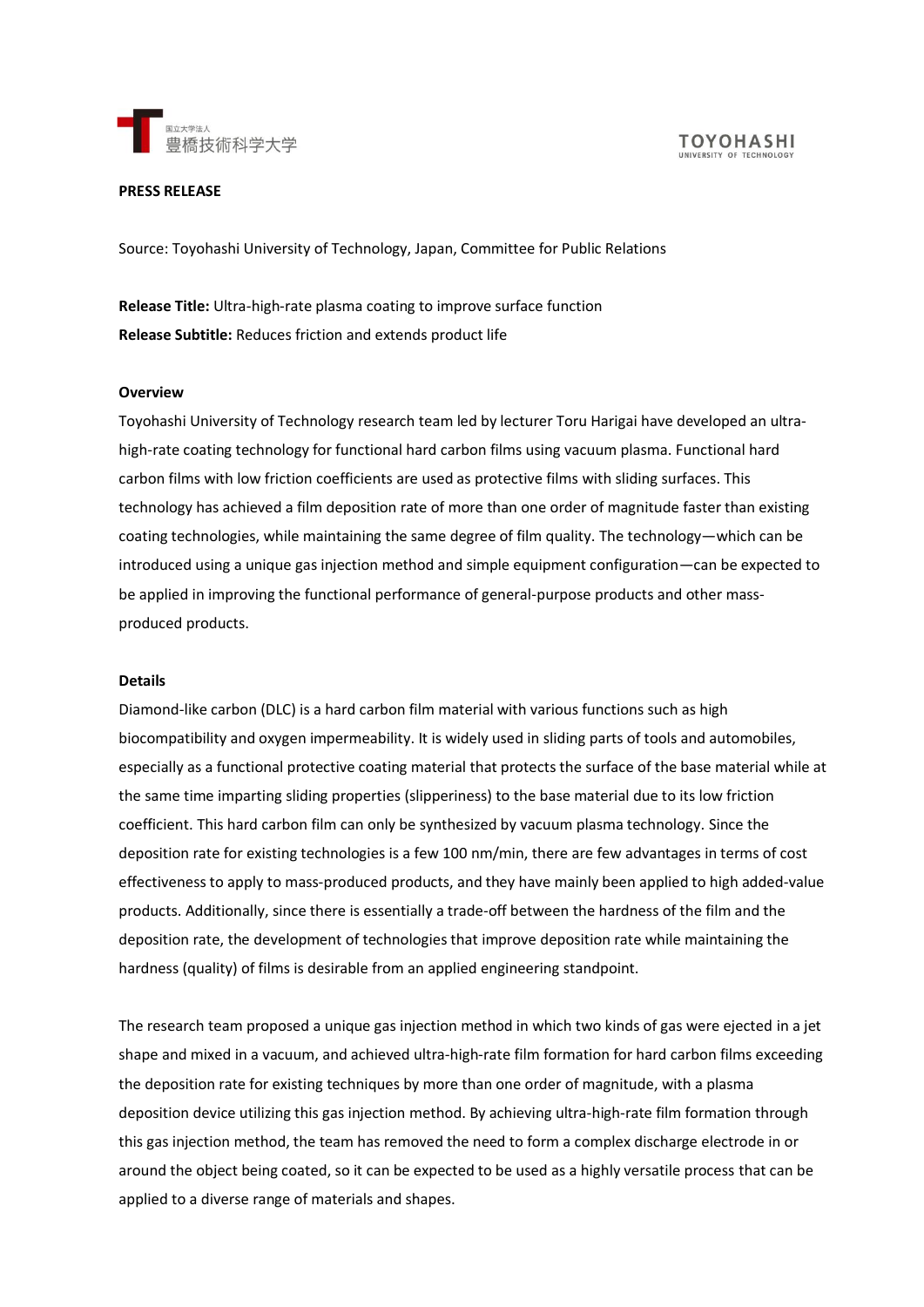



### **Development Background**

In the initial stages of the research, problems such as carbon film adhesion in unintended places and clogging of the gas exhaust system due to large amounts of dust occurred due to the generation position and expansion of the plasma, and the desired results of hard film formation and improved deposition speed were not obtained. By making multiple improvements to the equipment based on the knowledge obtained through a process of trial and error, ultra-high-rate film formation exceeding a rate of 2 μm/min was eventually achieved through plasma generation utilizing the team's unique gas injection method. This technology is based on the combination of gases and well-known existing techniques for the formation of plasma, which forms the basis for film formation. In combining these techniques, by creating an environment that is very different locally from the existing methods, the team was able to obtain new results that broke down the trade-off between film hardness and deposition speed, which had been the common wisdom until now.

### **Future Outlook**

The research team plans to expand the size of the high-speed deposition area for practical application of equipment utilizing this technology. They believe that coating of cylindrical inner walls and complex structures will also become possible through further research and development. In the future, they hope to achieve widespread adoption of this new coating technology and contribute to the creation of a society capable of sustainable development, by improving energy consumption by applying the excellent sliding properties of hard carbon films.

#### **Reference**

Toru Harigai, Hikaru Ohhra, Ryoya Tominaga, Takahiro Bando, Hirofumi Takikawa, Shinsuke Kunitsugu, and Hidenobu Gonda "Ultra-high-rate deposition of diamond-like carbon films using  $Ar/C<sub>2</sub>H<sub>2</sub>$  plasma jet CVD in combination with substrate-stage discharge"

Japanese Journal of Applied Physics (2022) in press.

10.35848/1347-4065/ac54f8

This research was conducted with the support of the Osawa Scientific Studies Grants Foundation.

## **Publication**

Nakamura, J., Matsuda, Y., Amemiya, T., Ikei, Y., and Kitazaki, M. (2021). Virtual Walking with Omnidirectional Movies and Foot Vibrations: Scene-congruent Vibrations Enhance Walking-related Sensations and Ground Material Perceptions. IEEE Access. DOI: 10.1109/ACCESS.2021.3136557 https://ieeexplore.ieee.org/document/9656181